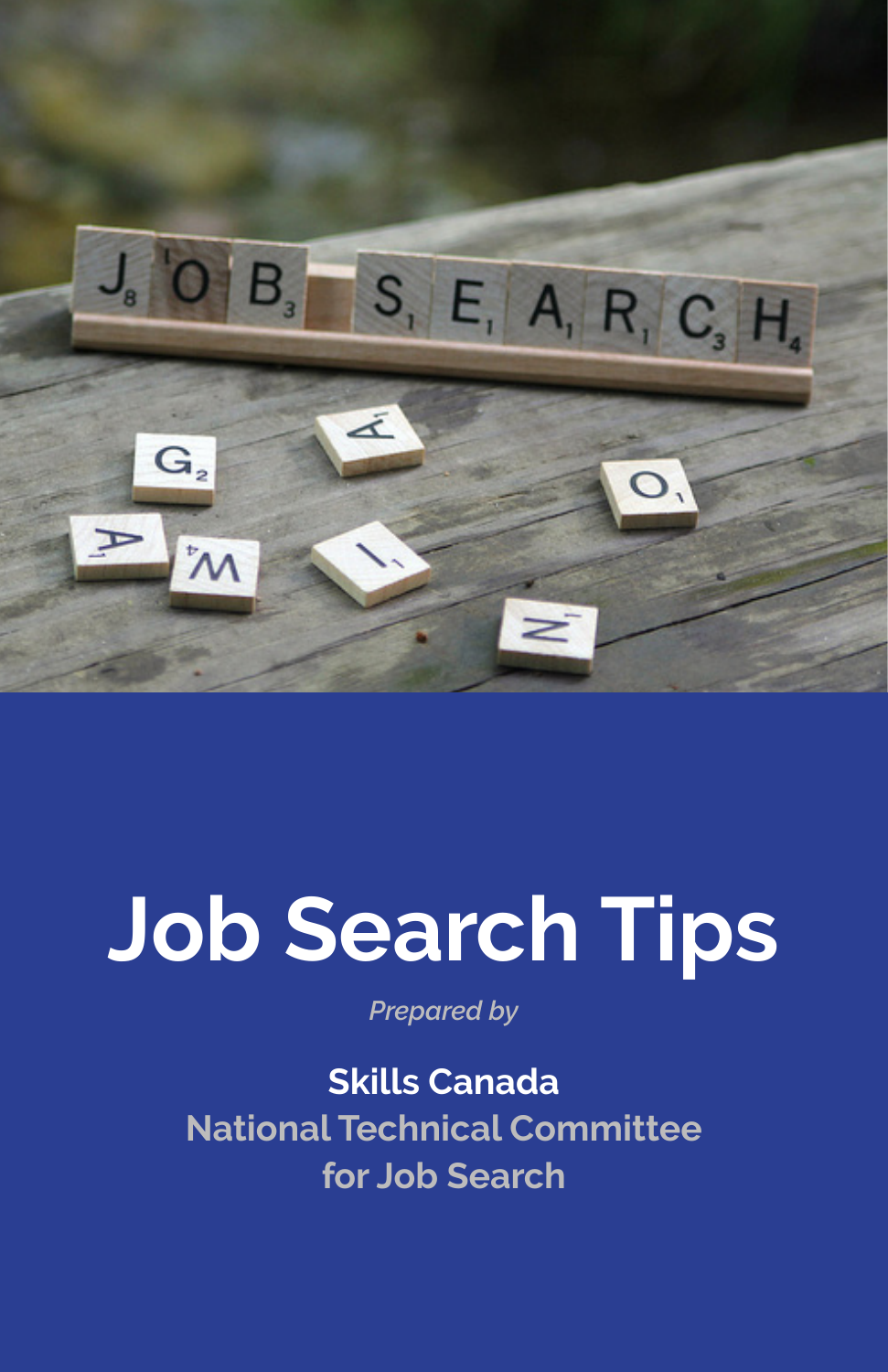# **Contents**

| Résumé types4                                  |
|------------------------------------------------|
| Tips for students with<br>no work experience 5 |
| Sample résumé –                                |
| Writing effective cover letters  8             |
|                                                |
|                                                |
| Preparing a portfolio 10                       |
|                                                |
|                                                |
| Strategies for an<br>effective job search  13  |
| Internet job search and                        |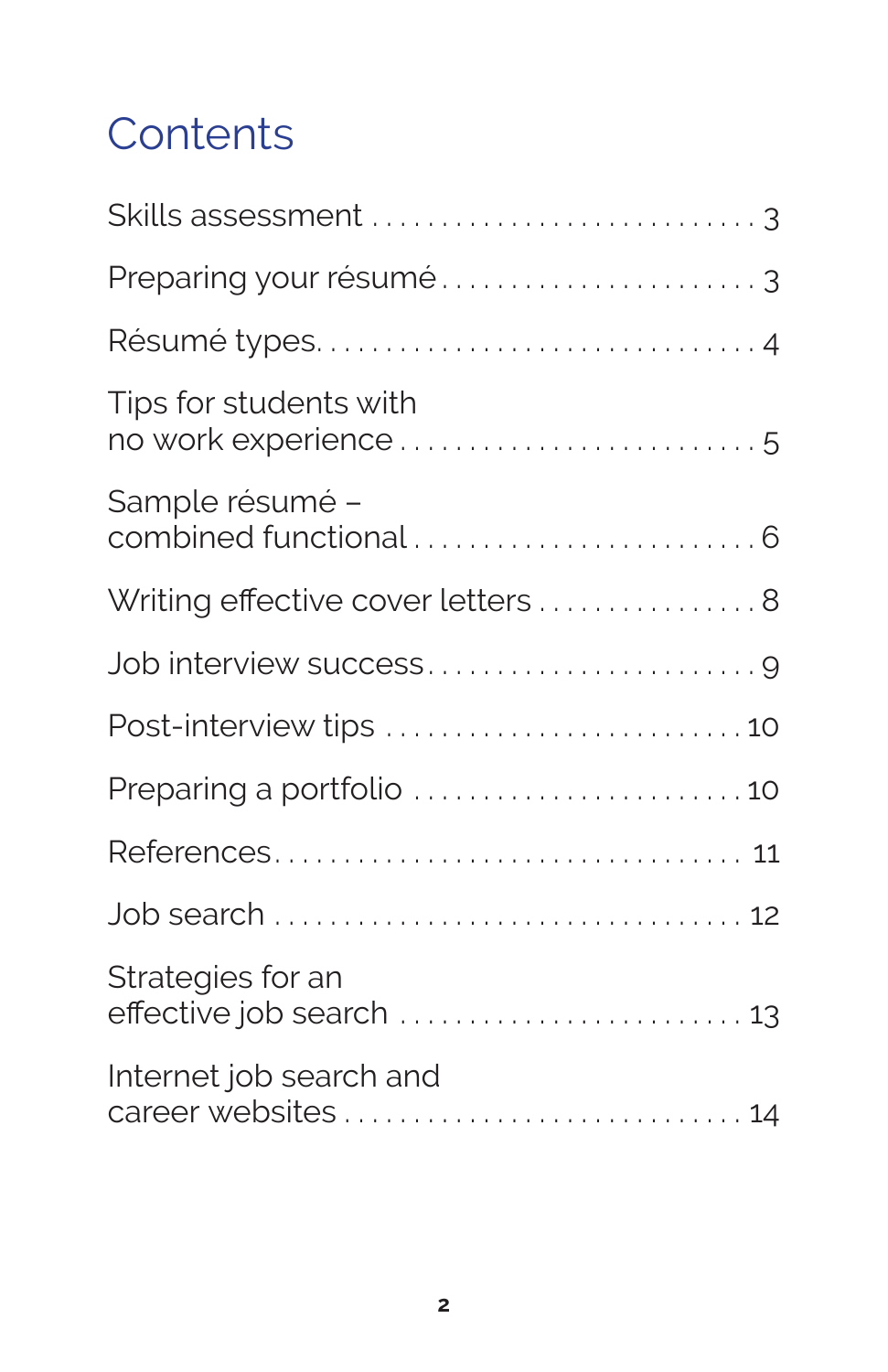# Skills assessment

*According to the Conference Board of Canada, you require the following skills to be successful in the world of work:*

**Fundamental skills:** The skills needed as a base for further development. Examples include communication, managing information, think and solving problem.)

**Personal management skills:** The personal skills, attitudes and behaviours that drive one's potential for growth. For example being responsible, adaptable, learning continuously and working safely.

**Teamwork skills:** The skills and attributes needed to contribute productively. These include working with others and participating in projects and tasks.

**Identifying your skills** is an important component of the job search process. Without clearly knowing what you can do, you will not have the ability to communicate those skills effectively to an employer. Much like a salesperson cannot sell a product without fully understanding its features, job seekers cannot sell their skills without identifying exactly what they are. You need to know your technical skills and your transferable skills.

We all have **transferable skills** to offer an employer. The best part about transferable skills is that we gain them from a number of experiences. When reviewing these words, examine your experiences from school, work, sports, and volunteer work. You can "transfer" these experiences from job to job.

# Preparing your résumé

### **What is a good résumé?**

- A self-marketing tool
- Designed with one goal in mind: **to get you a job interview**
- Often starts with a clearly stated **job objective**
- Presents your skills, experience, and accomplishments in terms of your current **job objective**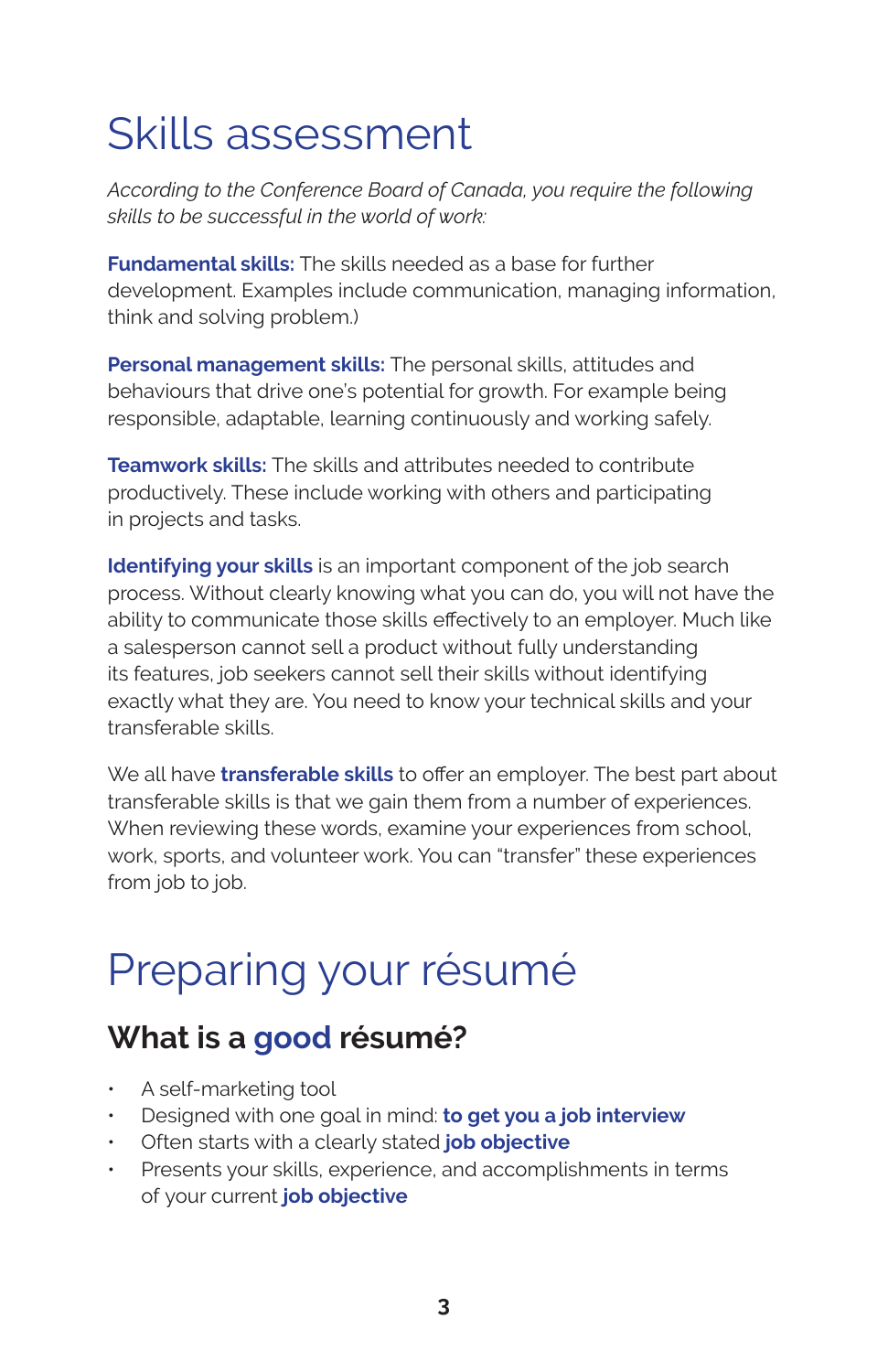### **A good résumé includes:**

- 1. A clearly stated **job objective**
- 2. A **highlights of qualifications** section
- 3. A presentation of directly relevant **skills** and **experience**
- 4. A listing of relevant **education** and **training**
- 5. A chronological **work history**
- 6. A brief description of **volunteer experience**, a listing of memberships in associations and a summary of awards achieved
- 7. An **interests** and **activities** section

# Résumé types

#### **Chronological**

- Lists job titles, company names, dates of employment, responsibilities/major tasks in reverse chronological order, beginning with the most recent first
- Preferred by employers
- Highlights achievements and experience
- Includes **highlights of qualifications**/**skills summary**

#### **Functional (skill-based)**

- Emphasizes skills and abilities rather than experience
- Used for those changing careers or re-entering the workforce
- Section titles focus on skills and achievements

#### **Combination**

- Combines elements of both functional and chronological résumés
- Describes work experience in functional areas in reverse chronological order

#### **Electronic**

- Used when posting your résumé on a website, job board or as an e-mail attachment
- Also used when résumés are electronically scanned
- Avoid the use of impressive fonts and formatting
- Match keywords to the job description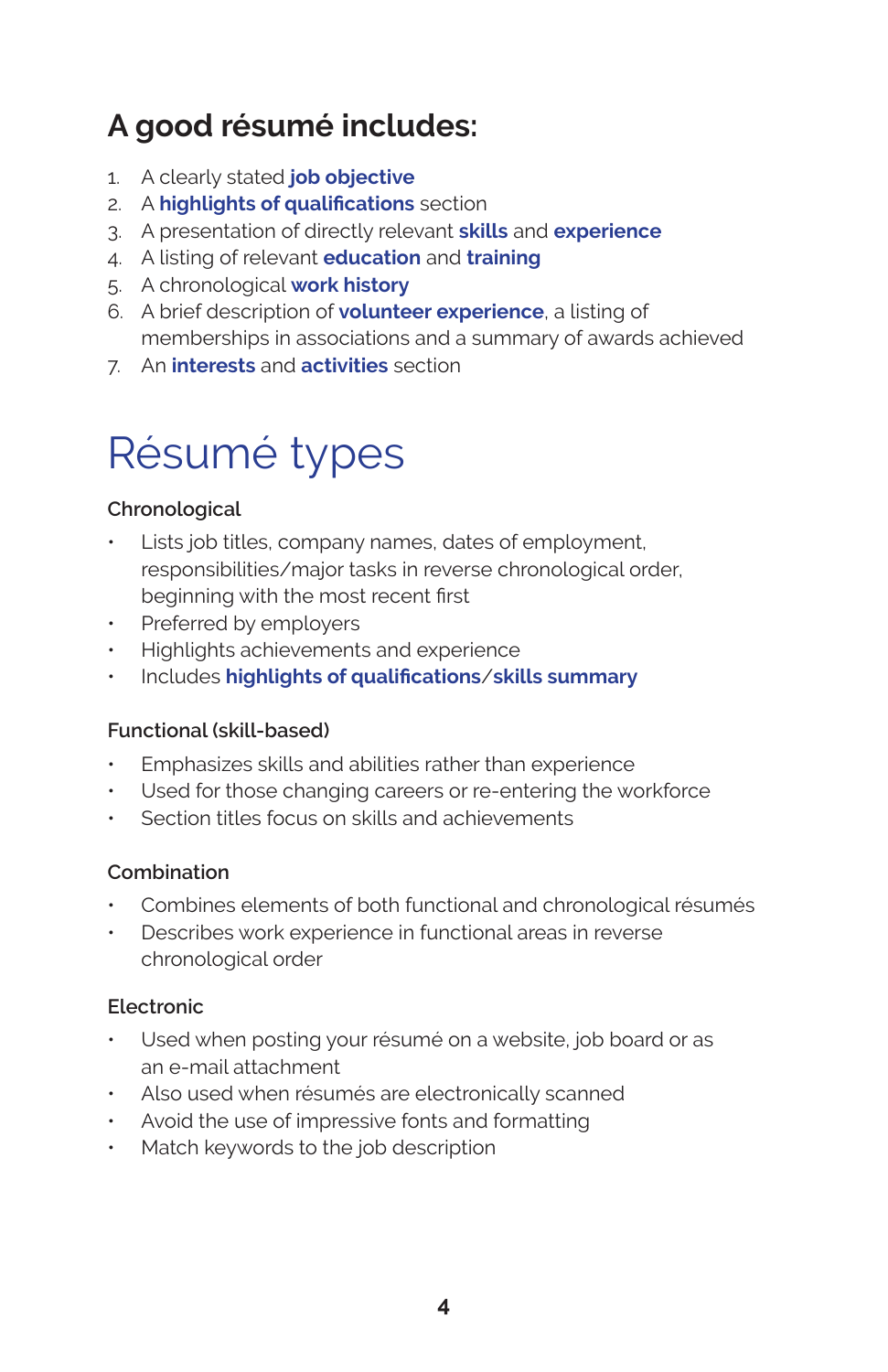# Tips for students with no work experience

### **Informal ways that you can acquire marketable skills:**

- Working on a school paper or yearbook (researching, editing, writing, selling ads)
- Working as a student intern for a business
- Serving on student government committees
- Babysitting
- Coaching sports or tutoring academic subjects
- Winning recognition for an exceptionally good essay, report, or project; i.e. Skills Canada, e-Spirit, school contest
- Helping a teacher research background information for a book
- Photography, science or marketing projects
- Helping to promote a concert
- Helping put a band together
- Assisting with church activities
- Leadership in a club or camp

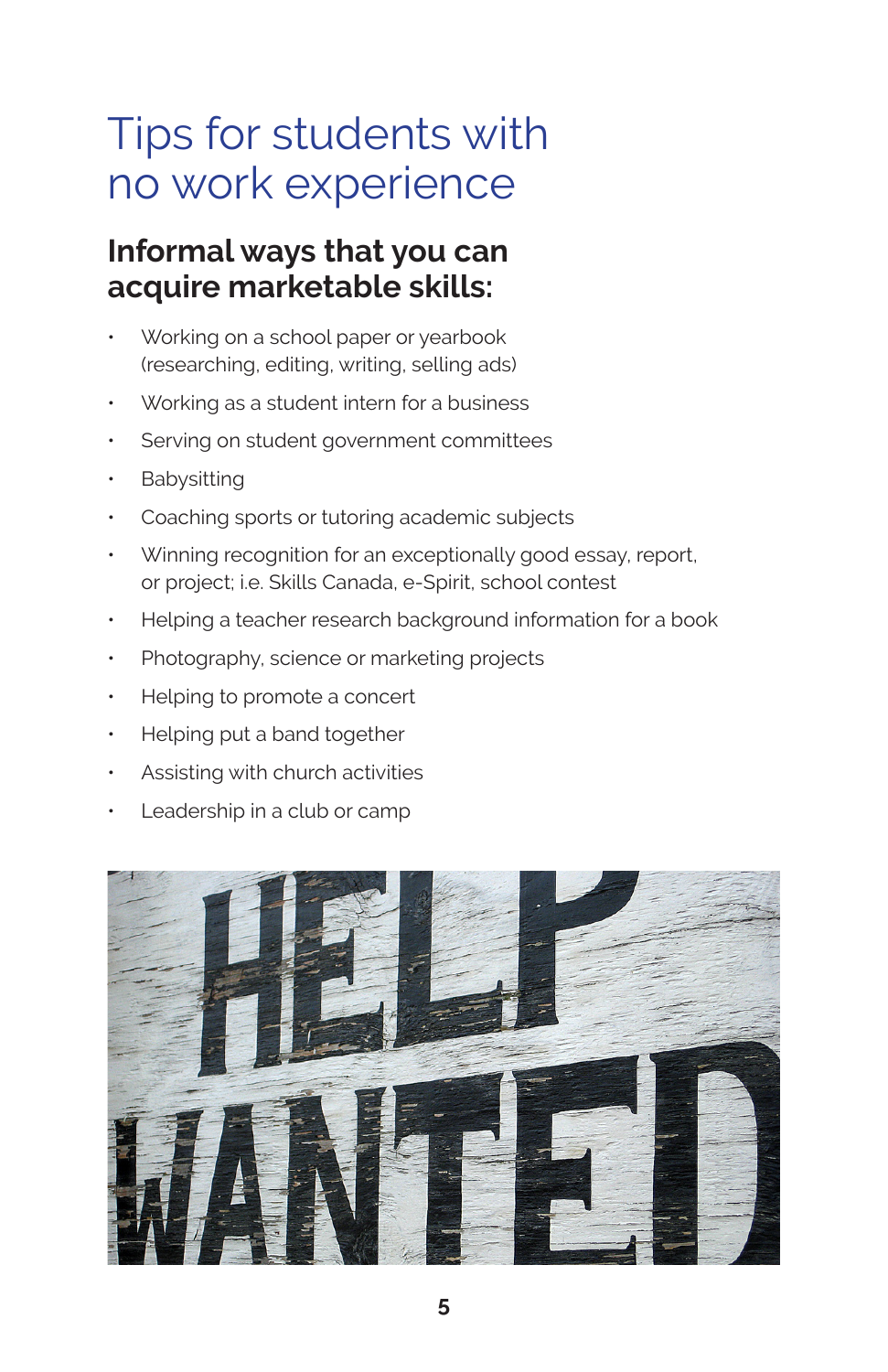# Sample résumé – combined functional

### **John B. Goode**

123 Main Street, Anywhere, Ontario N1S 4J9 jgoode@conestogac.on.ca (519) 623-1234

### **JOB OBJECTIVE**

A **job objective** is optional. It is tailored to the specific job for which you are applying. It should be brief and demonstrate what you can do for your employer.

### **SKILLS SUMMARY (or SUMMARY OF SKILLS or HIGHLIGHTS OF QUALIFICATIONS)**

- List your **technical skills** in bullet-point form
- Skills that support your ability to perform the type of work to which you are applying
- Mention any experience you have that is relevant to the job
- Be concise and to the point
- Mention software packages, processes, concepts, languages, equipment with which you are familiar

### **EDUCATION**

### *Program name and school 2003–2006*

Expected date of graduation: December 2006 (omit this if graduated)

### *Program highlights*

- Make sure that whatever you decide to put in here does not repeat anything that you have already said in your **summary of skills**
- Do not list all the courses you have taken, just a few pertinent topics

### **DEMONSTRATED SKILLS AND ABILITIES**

#### *Communication/interpersonal*

- Prepared various written reports to assist department with contract proposals
- Effectively assisted dissatisfied customers with the return of merchandise
- Use action verbs to describe your accomplishment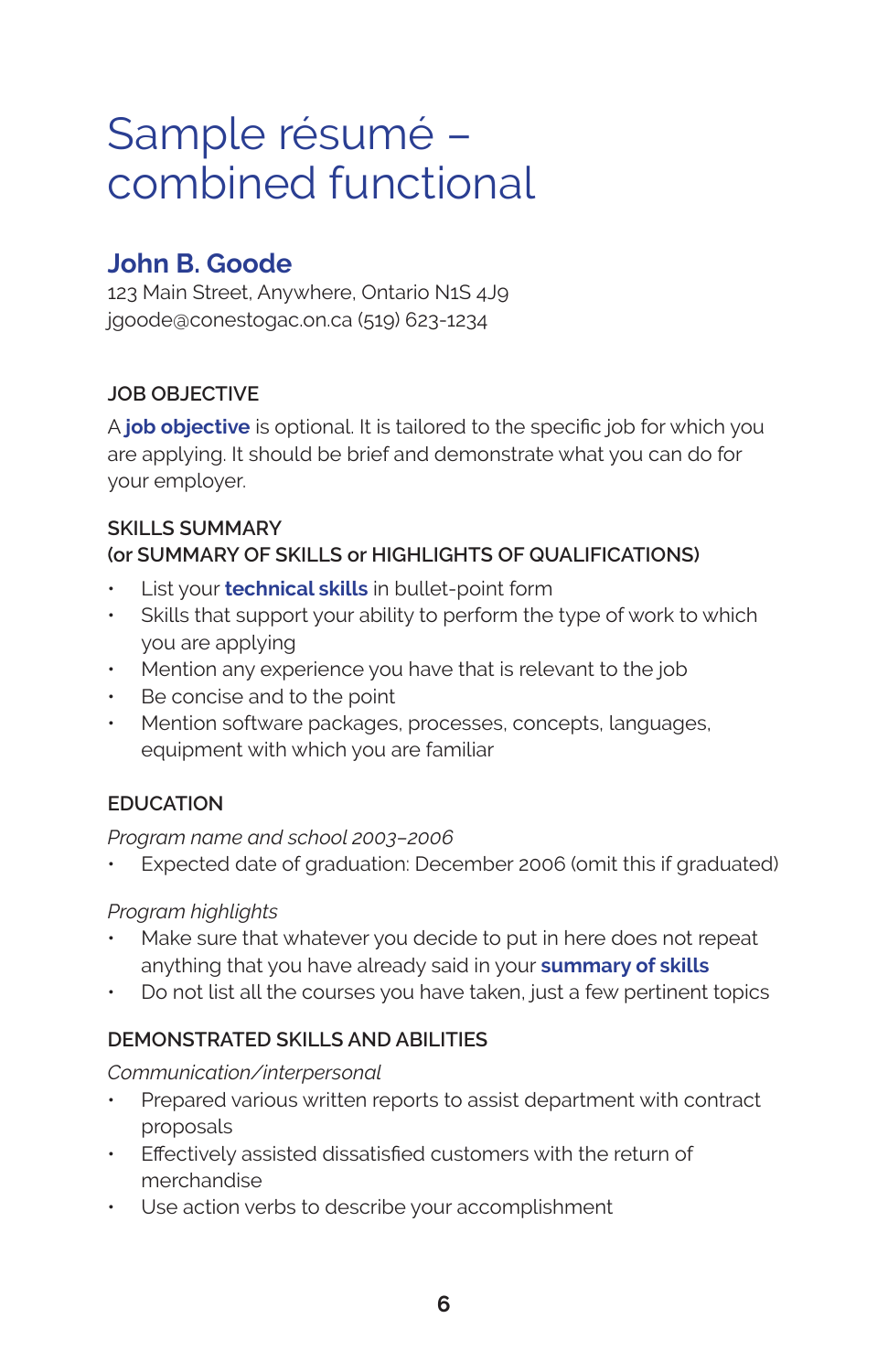When using a **combined functional** résumé, it is important to look at the "big picture" (i.e., include volunteer work, part time employment and class projects to show how you have demonstrated this particular skill)

### *Technical skills*

- Complete electrical drawings for power and control system applications using CAD
- Solid understanding of strength of materials,
- Effectively participated in group project including design, programming and installation of automated system

#### *Computer applications*

- Prepared specifications information sheet using macros on Excel
- Be specific about the way in which you are able to use various computer applications

### **EMPLOYMENT HISTORY**

- Wait Staff at the Scarecrow Bar and Grill, Courage, Ontario 2000– present
- Retail Sales Clerk, East Witch Bicycles, Bytown, Ontario, 1999–2000
- Animal Attendant at the Monkey Zoo, Oz, Ontario, summer 2000 and 2001

### **VOLUNTEER EXPERIENCE**

If you have numerous volunteer experiences, you may want a whole section of your résumé dedicated to these experiences. Treat it exactly the same as your work history, except indicate your position as volunteer animal attendant.

• Of special interest for the employer would be hobbies that are related to the type of work you want to do

### **REFERENCES**

Available upon request\*

\*Always ask the person you want to use as a reference and get their permission before you list them in your résumé.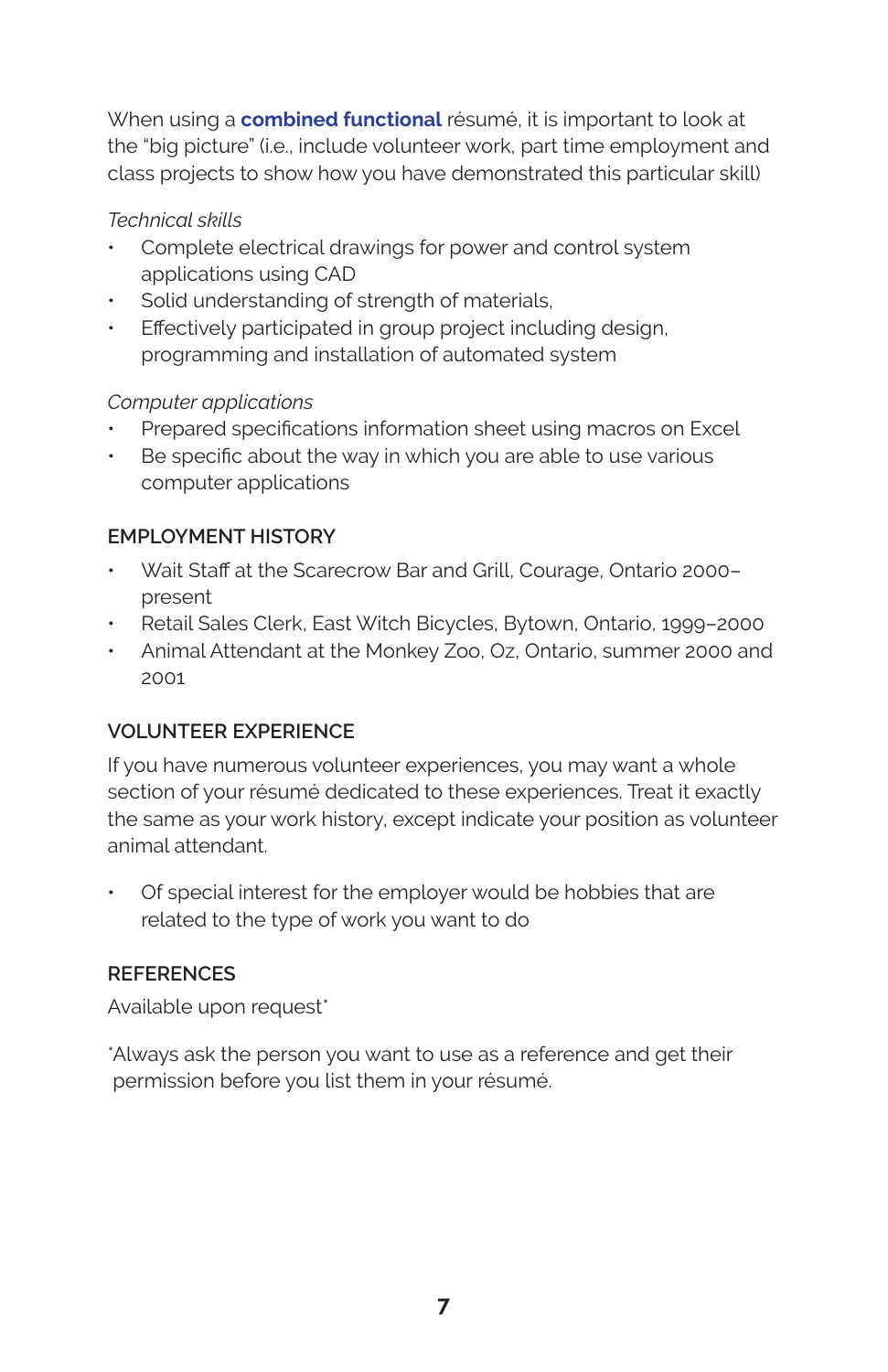# Writing effective cover letters

- Often employers consider the cover letter to be more indicative of a person's abilities than the résumé.
- Some employers arrange interviews based solely on the contents of the cover letter.
- Why? The applicant's communication skills (the ability to convey thoughts, ideas and information) are proven in the cover letter. Also, many people have professionals write their résumé, yet most people compose their own cover letters.
- Consider that the cover letter is the first introduction of yourself to the prospective employer and is therefore very important.
- If your cover letter does not capture the interest of the employer, there is a good chance that they will either only glance at your résumé, or not read it at all.
- Each cover letter should be tailored specifically to the job or employer.

### **Cover letter types**

### **Solicited cover letter**

- A letter written in response to an advertised position
- The easiest type of letter to write, the advertisement will contain skills and abilities that you need to address in the second paragraph
- The most important paragraph in this type of letter is the second paragraph. In this paragraph you must restate and expand on the skills or "key words" that the employer indicated as being important in the advertisement

### **Unsolicited cover letter**

- This is a letter written to a company in the hopes that they have an opening, or will have in the future.
- In this type of letter, the first paragraph is the most important.
- You must capture the employer's attention right away; prior research must be done
- It is imperative that you indicate in the first paragraph that you know something about the company or organization - in other words, why them?
- Use names if you can, but ensure that this person is a good reference to use, and that you have their permission.
- Often announcements in the newspaper are a good way to gain awareness of an organization.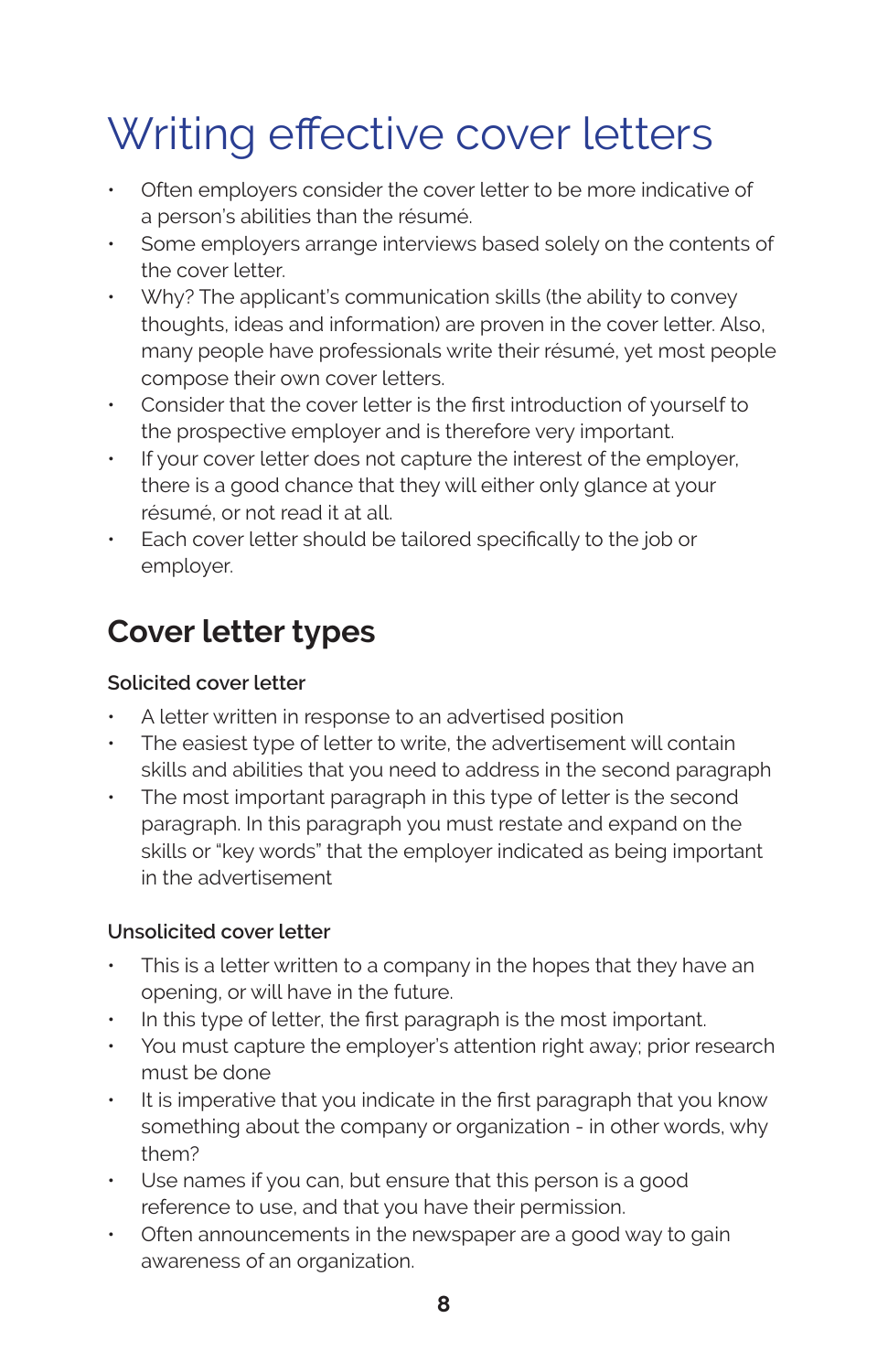# Job interview success

### **Stages of the interview**

**Introduction:** Introductions, handshake, small talk and review of the process

**Review:** Questions about your skills and abilities – why, how, when, where? Listen carefully. Ask questions. Observe the interviewer.

**Conclusion:** An interviewer will often signal the end of the interview and provide you with an opportunity to ask questions. If the interviewer does not provide you with the next step - ask. Thank them. Ask each interviewer for their business card. Shake hands. Express your interest in the position.

Your past behaviour is a good predictor of your future behaviour. That is the idea behind **behaviour-based interviewing.**

Behaviour-based interviewing is a popular and effective interviewing technique that requires the interviewee to answer questions using specific examples of their actions from their past working experiences. An interviewer using this interview style will be phrasing their questions like this:

### **"Tell me about a time when…"**

In order to fully answer these types of questions, remember the acronym:

- **B Background** of the story
- **A** The **action** you took
- **R** The **results** of your action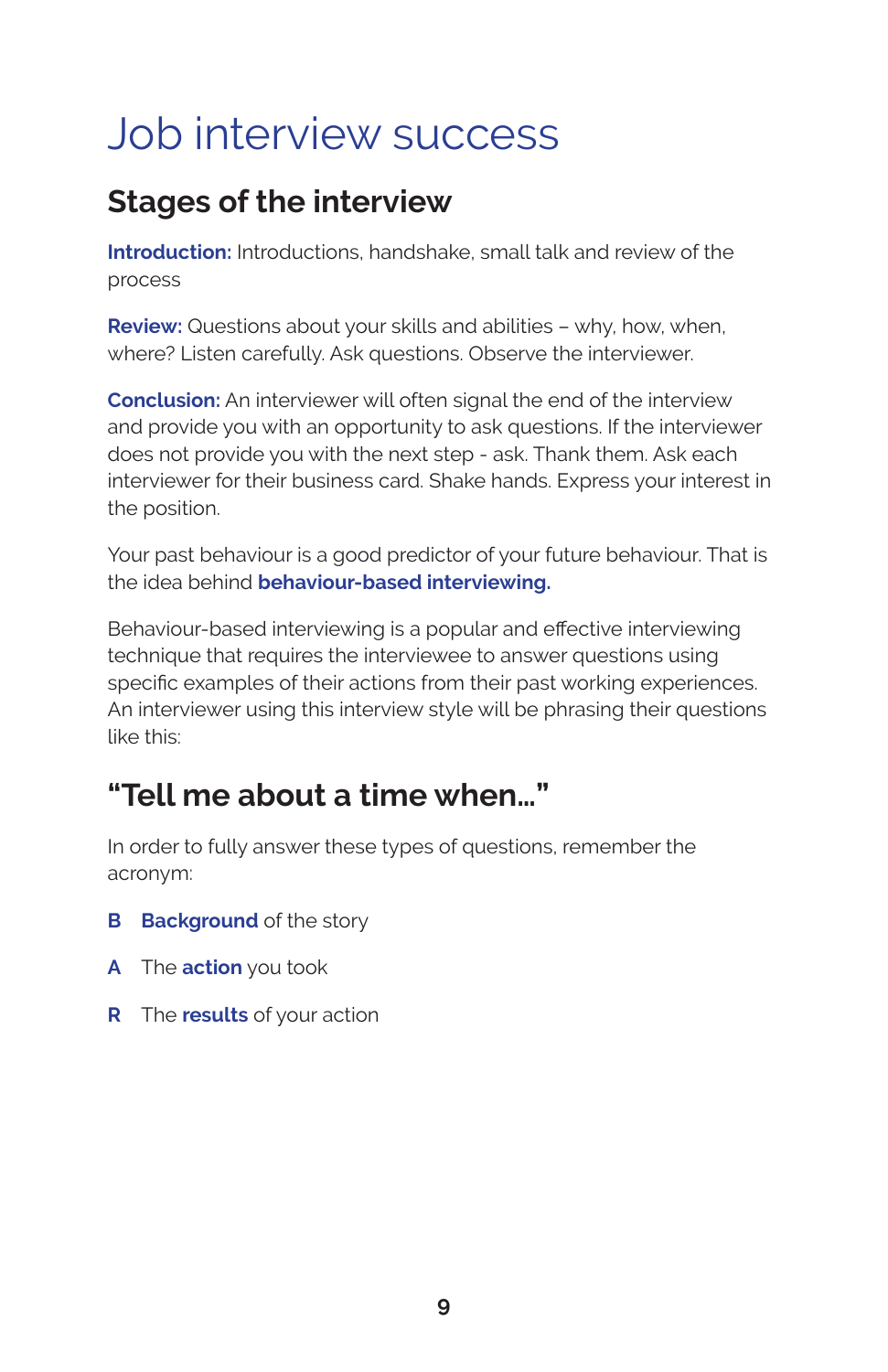# Post-interview tips

### **Evaluate yourself by making notes of questions and responses.**

#### **Write a thank you letter**

- Should be sent (fax, email) or dropped off in person within 24 hours of your interview
- Shows your appreciation for the opportunity to meet with the employer
- Include any details (skills and qualifications) that you forgot to mention
- Reference something interesting/new you learned about the company during the interview
- Be brief

#### **Follow-up with employer**

- Reminds an employer who you are and the position for which you applied
- May create an impression that will influence them for future hiring (if you weren't their first choice)
- Reinforces your genuine interest in the job

### **If you are not the successful candidate, ask for feedback.**

# Preparing a portfolio

### **Why a portfolio?**

- Proves your capabilities and talents in a convincing manner
- Presents your career as a catalogue of work, rather than chronological steps on a career ladder
- Makes the hiring decision easier for the employer
- Provides an alternative to checking references
- Shows the transferability of your skills
- Portfolio can be changed or regrouped to target a specific job
- Allows you more control in the interview
- Secures promotions more easily when portfolio evidence of your contributions is supplied
- Assists in refreshing your memory about activities where you showed exceptional performance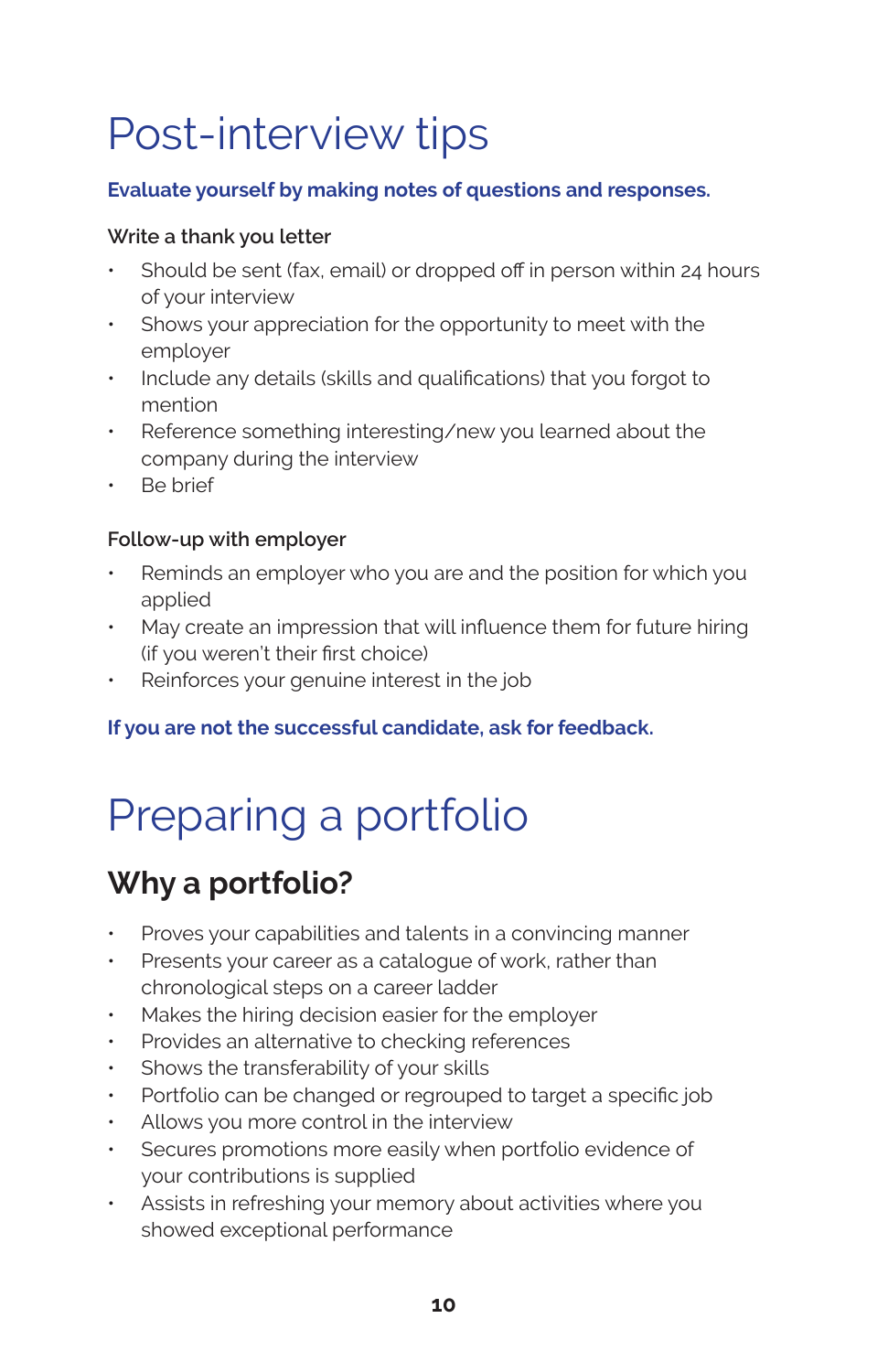## **What to include in your portfolio**

In a new, attractive binder, and using page protectors (you wouldn't want to ruin your originals), arrange your portfolio documents in related groups. Things you might include:

- $\Box$  Educational certificate/diploma/degree
- $\Box$  Program outline and course descriptions
- $\Box$  Licenses (vocational)
- $\Box$  Grants or scholarships secured for schooling
- $\Box$  Formal test results
- $\Box$  Teacher evaluations (for recent grads)
- $\Box$  Samples of exemplary work
- $\Box$  Transcripts/report cards
- $\Box$  Letters of written reference
- $\Box$  Thank you letters from previous experiences

# References

Sooner or later in your job search, you are going to be asked to provide the names of three or more people who will act as a reference for you. In normal instances, the recruiter is looking for verbal references from people who know what type of an employee you are. You may also want to include a reference from a volunteer experience and one from school.

#### **Get permission**

You **must** request permission to use a person's name as a reference. It is a good idea to contact these people to re-acquaint yourself with them.

#### **Give them something to work with**

Make sure the people you are using as references know about your current, as well as past, activities. Inform them of the type of work you are now looking for. To avoid a possible unpleasant surprise, it is a good idea to ask what your reference plans to say about you.

#### **Choose the right people**

In order for a reference to be meaningful, the people acting as references should be able to answer the question: "Knowing what you know about \_\_\_\_\_\_\_\_, would you hire him/her?" The people best able to answer this question are past/present supervisors and managers. If you are working and do not want your current employer to know you are looking, do not use them as a reference (unless required).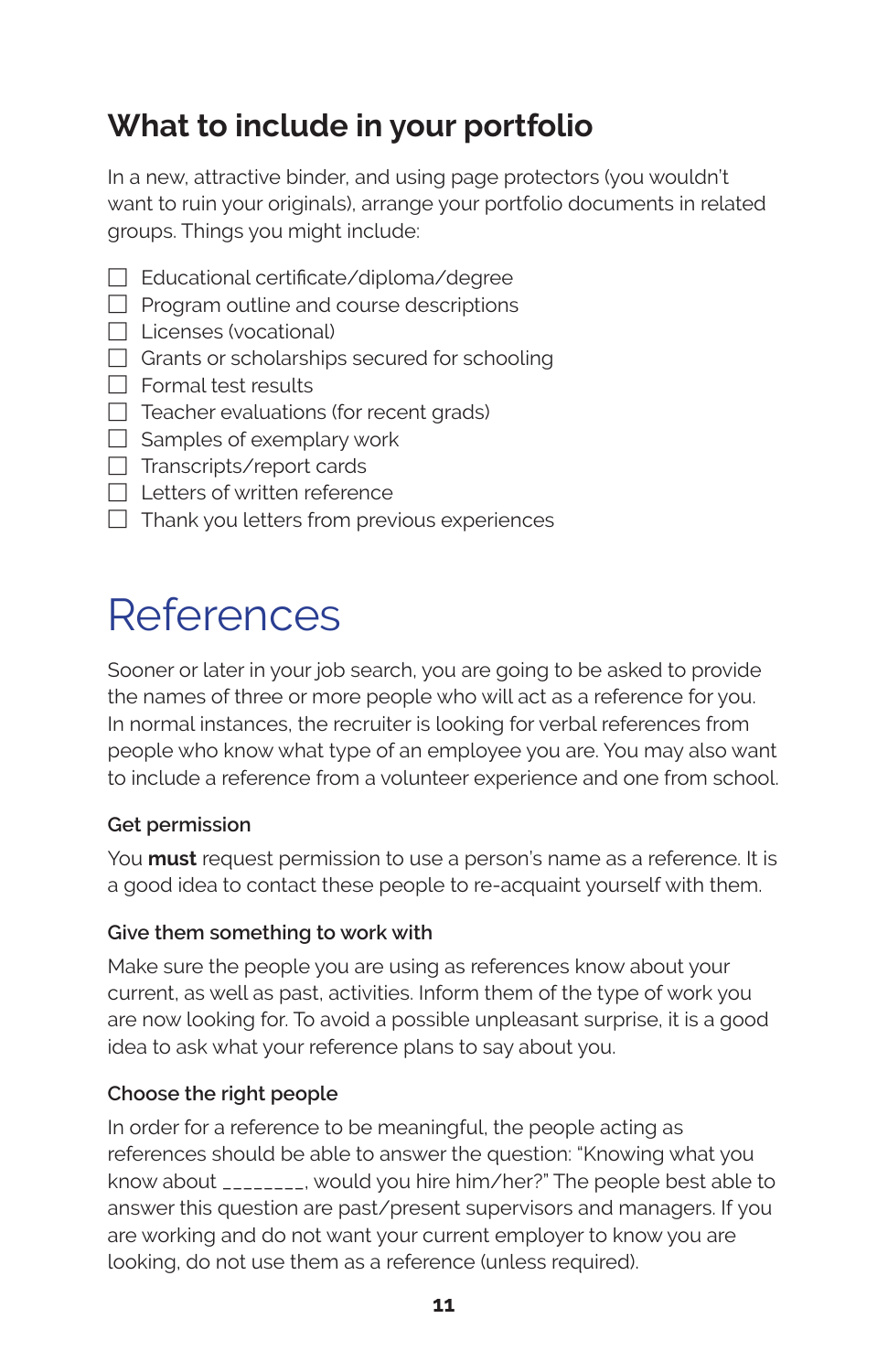### **Provide details on your references**

When you list your references, give the name of the person, his/her job title, place of employment, address and phone number (including extension). It's best to use a work phone number. Most recruiters will be contacting your references during normal business hours.

#### **Follow-up with your references**

Once you have landed the perfect job, remember to thank your references. You should phone your references, thank them for their time and kind words, and let them know that you have found a job.

# Job search

### **Tips for effective networking**

- Networking starts at home. Tell friends, relatives and acquaintances what you are looking for
- All contacts are important. Your neighbor, roommate or teacher could lead you to the right connection.
- Try to have your contact introduce you to the person you want to meet. The meeting will go more smoothly and your new contact will likely show more interest.
- Prepare for each meeting. Be able to tell people what you do in a simple, interesting way. Rehearse questions about the industry, jobs you could do and other contacts you could make.
- Keep careful notes. Include name, address, phone number, data, details of conversation and names of other leads.
- Join a professional or community organization. Get involved in activities that let your personality and skills shine through.
- Go to social and business events and mingle. Networking doesn't happen just because you are physically there.
- Volunteering can help you acquire both experience and job related skills. It's a way to try out different types of jobs and puts you in touch with a new set of people.
- Leave a résumé only if you are asked
- Collect business cards. On the back, record the data, occasion, what you talked about and why you were interested.
- Don't automatically accept everything you hear. It's one person's perspective.
- Show your appreciation. Write thank you notes to everyone who helps you. Give key contacts regular progress reports.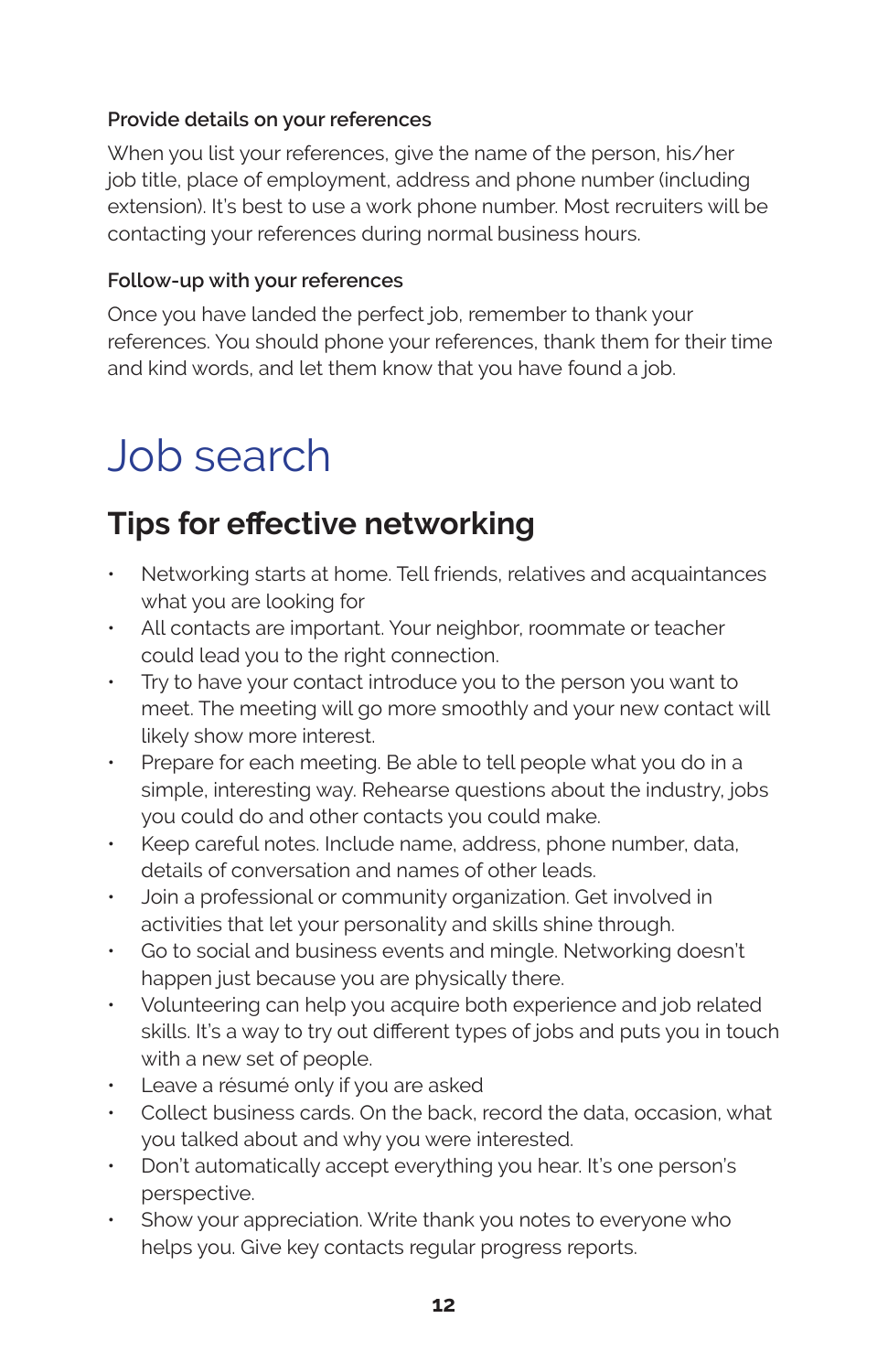# Strategies for an effective job search

### **Using your time wisely**

- Set an overall goal and priorities
- Break it down into more manageable goals
- Decide your best time of day planning (morning, afternoon, evening)
- Decide on the type(s) of business you wish to apply to using resources such as the phone book, industry directory, Internet, etc.
- Know your limit and don't over commit yourself
- Use a calendar, a "to do" list, or job search planners to record dates and notes

### **Using the telephone**

Follow these steps in preparing your telephone contacts:

- Make a list of the people you want to contact each day from your master list. For example, make a list of five individuals you intend to call within a given time.
- Reread everything in your files about the organization. Your research will pay off. Make note of key words and phrases that will help you to communicate. You don't want to read your information, but a script will help you remember what to say.
- Practice what you want to say in advance. This includes what you want to leave as a voice message.
- Be sure you know the name and title of the person you wish to reach.
- Remember that the purpose of the call is to meet with the prospective employer. Do **not** try to interview the employer over the phone.
- Pick up the phone and go! Make all the calls you can in one sitting. Stop for no more than five minutes between each call to review what happened in the previous call and to plan your strategy for the next one.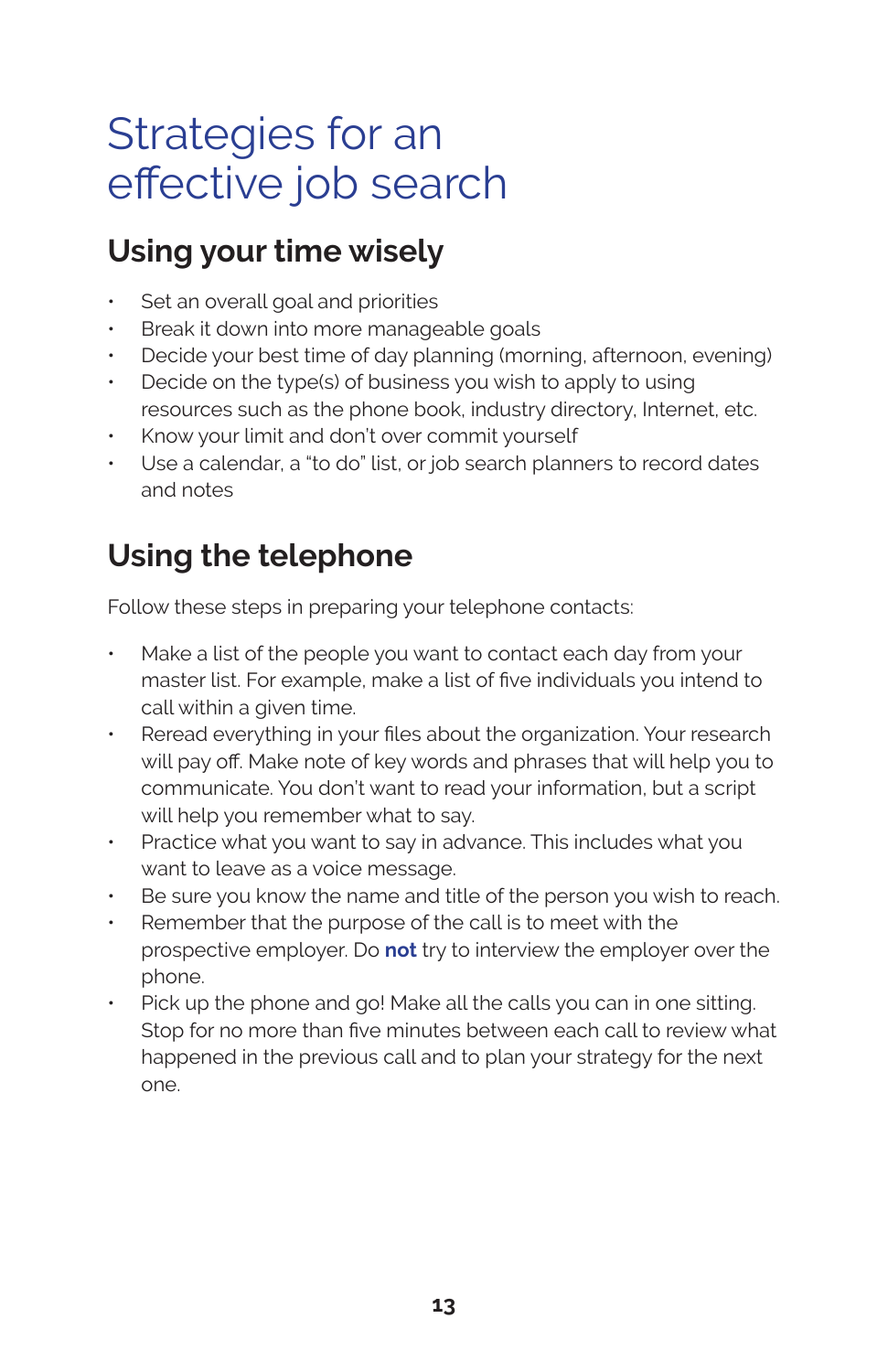# Internet job search and career websites

### **Job search**

Apprentice Search www.apprenticesearch.com Aviation Canada www.avcanada.ca Canada IT www.canadait.com Canada Job Search www.canadajobsearch.com Canada Jobs www.canadajobs.com Career Edge www.careeredge.org Charity Careers (non-profit) www.charitycareers.com Charity Village (non-profit) www.charityvillage.com Golf Jobs www.golfjobscanada.com Hi Tech Career Exchange www.hightechcareer.com IT Harvest www.itharvest.com Job Bus www.jobbus.com Job Options www.joboptions.com Job Profiles (research) www.jobprofiles.org Job Seekers www.jobseekers.com Media Job Search Canada www.mediajobsearchcanada.com Monster Board www.monster.ca Work Site Canada www.worksitecanada.com WorkinfoNet www.workinfonet.ca Working Canada http://working.canada.com Workopolis (general public site) www.workopolis.com WorkopolisCampus www.campus.workopolis.com Young Entrepreneurs www.yea.ca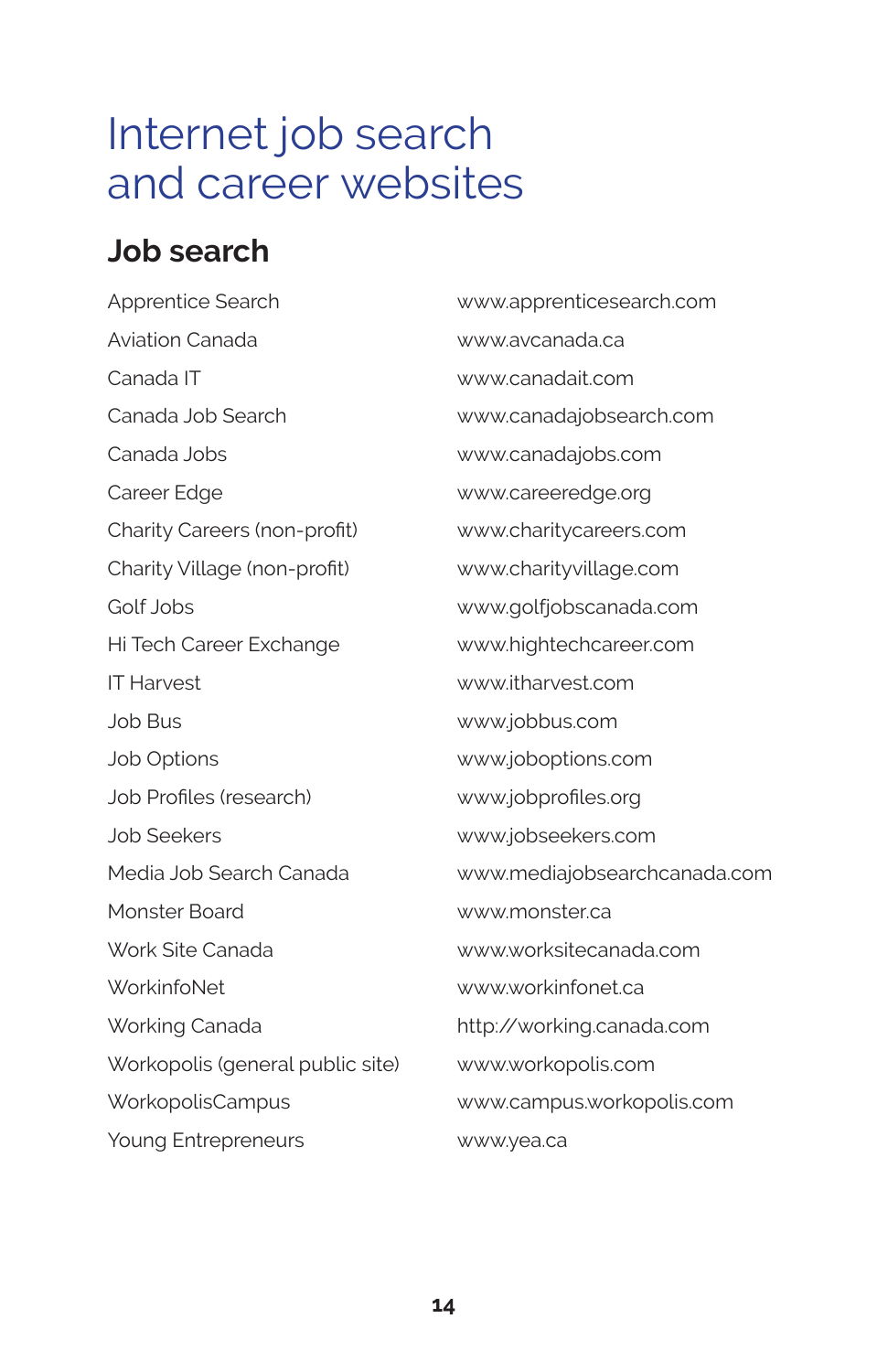### **Government sites**

Advisory Council on Science and Technology http://acst-ccst.gc.ca Alliance of Sector Councils (TASC) www.councils.org Government of Canada http://www.gc.ca Industry Canada http://strategis.ic.gc.ca Innovation in Canada http://www.innovation.gc.ca/ Public Safety – Workplace Safety www.safecanada.ca Public Service of Canada http://jobs.gc.ca Service Canada http://jb-ge.hrdc-drhc.gc.ca Stats Canada www.statcan.ca Youth Link www.youth.gc.ca

Workapedia www.workapedia.ca

### **Job search and career resource links**

| Canadian Woodworking Magazine                                         | www.canadianwoodworking.com  |
|-----------------------------------------------------------------------|------------------------------|
| <b>IBP Interactive Business Planner</b><br>(Canada Business Services) | www.cbsc.org/ibp/home_en.cfm |
| Marketing Magazine                                                    | www.marketingmag.ca          |
| Motiv <sub>8</sub>                                                    | www.motiv8.com               |
| Scholarships Canada                                                   | www.scholarshipscanada.com   |
| School Finder                                                         | www.schoolfinder.com         |
| Skills for Change                                                     | www.skillsforchange.org      |
| <b>SuperPages</b>                                                     | www.superpages.ca            |
| <b>Techno Skills</b>                                                  | www.technoskill.com          |
| Tradeability                                                          | www.tradeability.ca          |